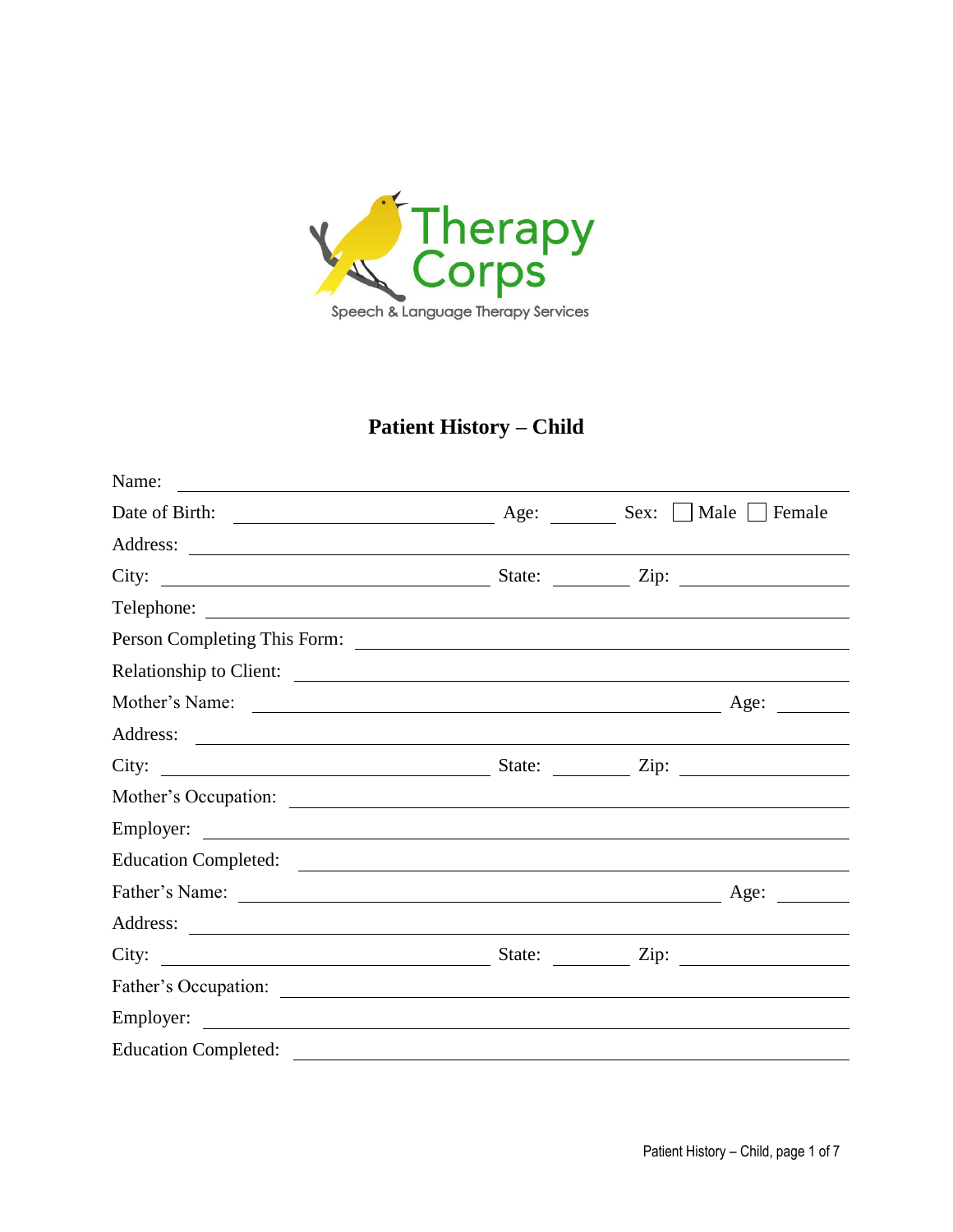## **List all children in the family from oldest to youngest**

| Name                                                                                                                                                                    | Age | <b>Sex</b> | Grade in<br>School | <b>General Health</b>                                 |
|-------------------------------------------------------------------------------------------------------------------------------------------------------------------------|-----|------------|--------------------|-------------------------------------------------------|
|                                                                                                                                                                         |     |            |                    |                                                       |
|                                                                                                                                                                         |     |            |                    |                                                       |
|                                                                                                                                                                         |     |            |                    |                                                       |
|                                                                                                                                                                         |     |            |                    |                                                       |
|                                                                                                                                                                         |     |            |                    |                                                       |
|                                                                                                                                                                         |     |            |                    |                                                       |
| Does anyone else in the family have speech, language, or hearing problems?<br>Yes<br>N <sub>0</sub><br>If yes, please describe:<br>Who referred you for the evaluation? |     |            |                    |                                                       |
| Child's pediatrician or family doctor                                                                                                                                   |     |            |                    |                                                       |
| Address<br><u> 1989 - Johann Barn, amerikansk politiker (d. 1989)</u>                                                                                                   |     |            |                    |                                                       |
| Other doctor(s) treating the child                                                                                                                                      |     |            |                    | <u> 1989 - Johann Stoff, fransk politik (f. 1989)</u> |
| Has the child had any previous testing or therapy for speech, language, or hearing problems?<br>$Yes \mid \text{No}$                                                    |     |            |                    |                                                       |
| If yes, name of agency and date tested<br>(Please request that copies of all test results be sent to our office)                                                        |     |            |                    |                                                       |
| Why are you bringing your child to see us today?                                                                                                                        |     |            |                    |                                                       |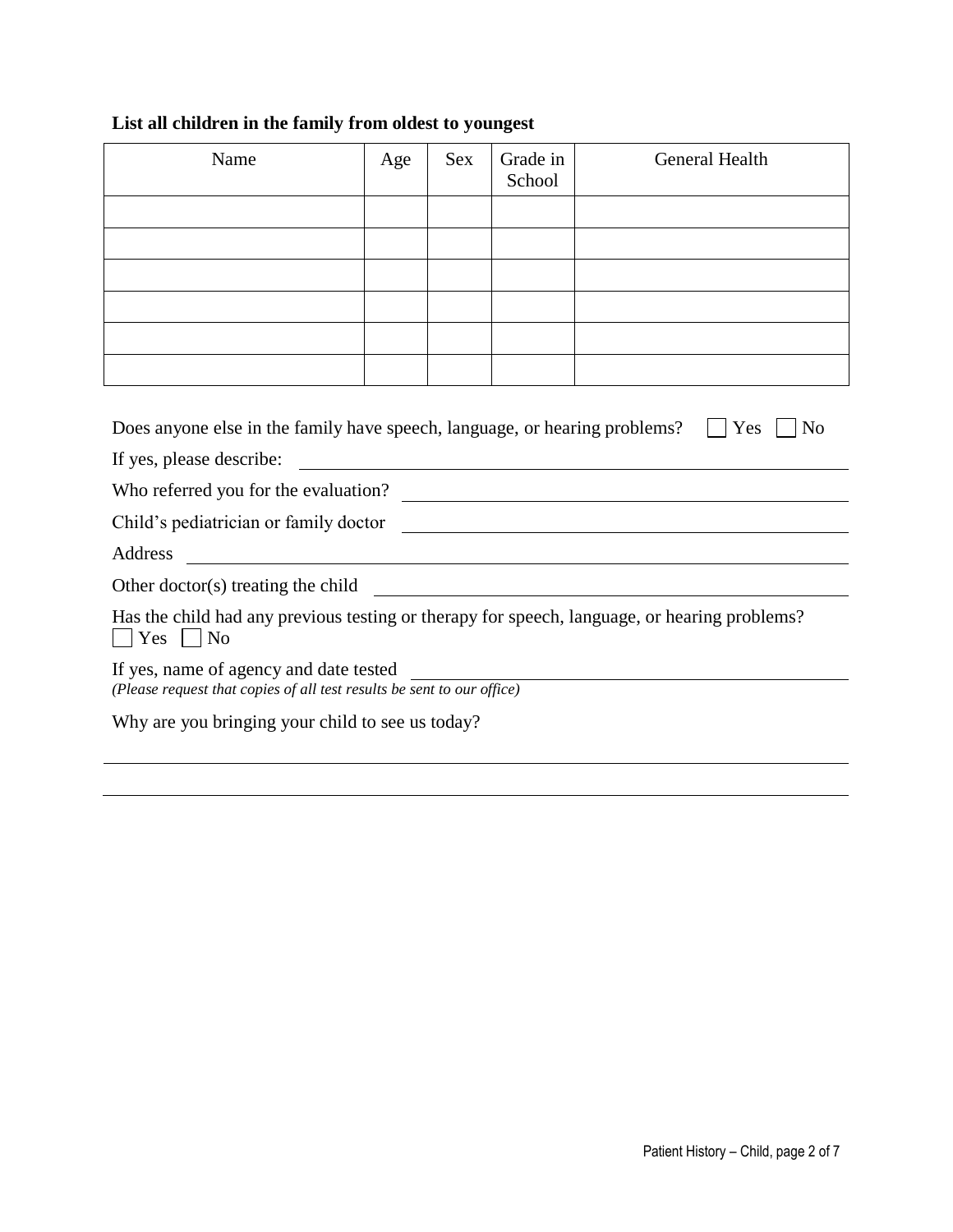|                                                         | BIKI H HISTUKY                                                                               |
|---------------------------------------------------------|----------------------------------------------------------------------------------------------|
| Weight of child at birth                                | Was the child full term? $\vert \vert$<br>Yes<br>N <sub>0</sub>                              |
| other illnesses, drugs or medications)?                 | Were there any unusual factors relating to the pregnancy (such as toxemia, X-ray treatments, |
| Yes<br>$ $ No                                           |                                                                                              |
| If yes, please describe:                                |                                                                                              |
|                                                         |                                                                                              |
|                                                         |                                                                                              |
| Type of birth:                                          |                                                                                              |
|                                                         | Normal Induced Forceps Caesarean Premature; How many weeks 2                                 |
| jaundice, abnormal shape of head)? $\Box$ Yes $\Box$ No | Were there any physical deformities or malformations observed at birth (such as "blueness,"  |
| If yes, please describe:                                |                                                                                              |
|                                                         |                                                                                              |
|                                                         | <b>DEVELOPMENTAL HISTORY</b>                                                                 |

| food allergies, digestive upsets)? $ $ $ $ Yes        | $\overline{\rm No}$   | In early childhood, did the child have any feeding problems (such as poor control of sucking, |
|-------------------------------------------------------|-----------------------|-----------------------------------------------------------------------------------------------|
| If yes, please describe:                              |                       |                                                                                               |
| Give ages of development for the following behaviors: |                       |                                                                                               |
| Sitting unsupported                                   | Walking               |                                                                                               |
| Eating solid foods                                    | Self-feeding          |                                                                                               |
| Crawling                                              | Self-dressing         |                                                                                               |
| Standing alone                                        | Bladder/bowel control |                                                                                               |
|                                                       |                       | Do you feel that the child was late or had difficulty in the development of these behaviors?  |
| Yes<br>N <sub>o</sub>                                 |                       |                                                                                               |

## **BIRTH HISTORY**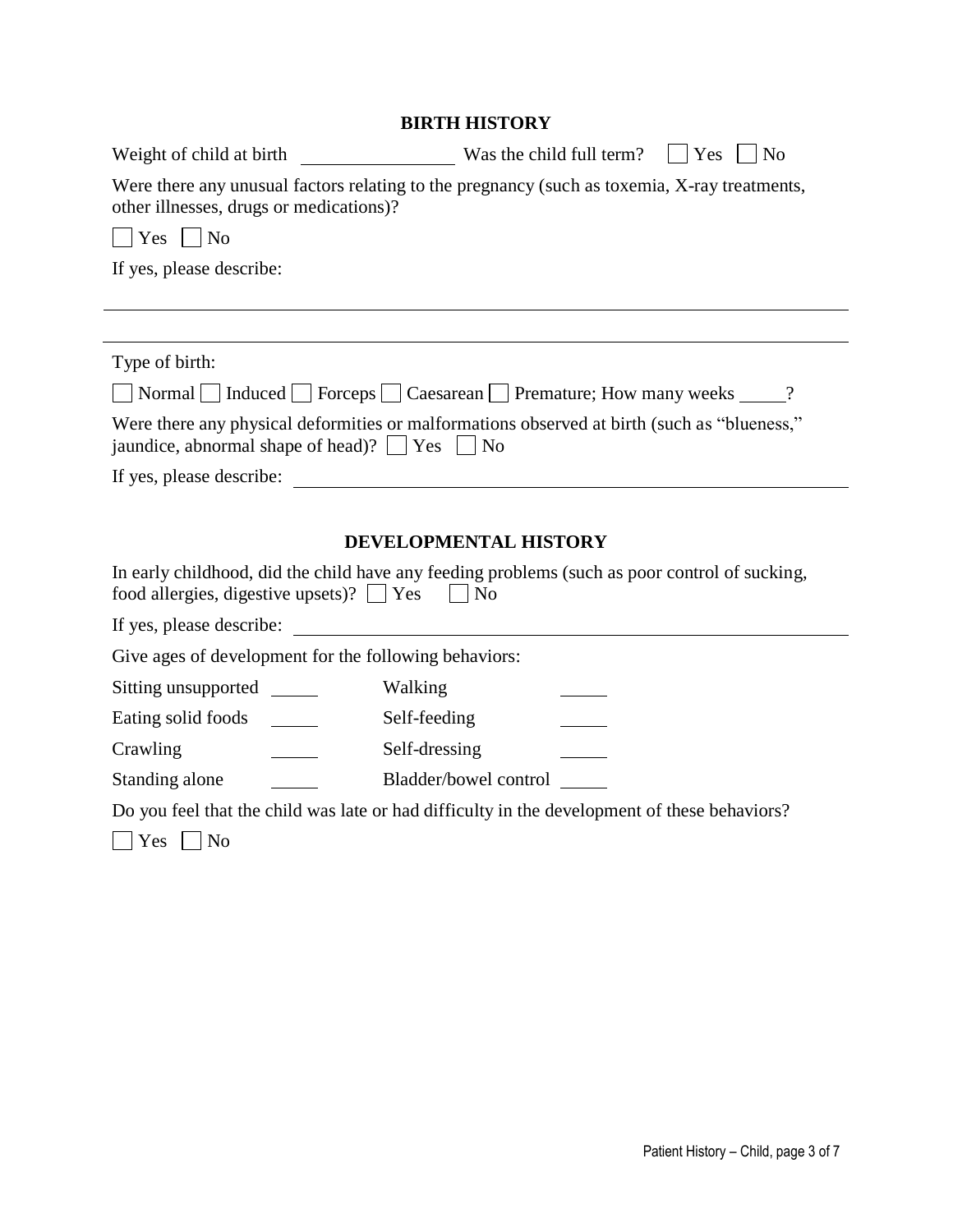#### **MEDICAL HISTORY**

| Date and type of last medical examination                                                                                                                                                                                                             |  |  |  |
|-------------------------------------------------------------------------------------------------------------------------------------------------------------------------------------------------------------------------------------------------------|--|--|--|
| List ages for any of the following childhood diseases:                                                                                                                                                                                                |  |  |  |
| Pneumonia<br>Whooping cough                                                                                                                                                                                                                           |  |  |  |
| Chicken Pox<br><b>Mumps</b>                                                                                                                                                                                                                           |  |  |  |
| Measles<br>Tonsillitis                                                                                                                                                                                                                                |  |  |  |
| Other:<br>Rheumatic fever                                                                                                                                                                                                                             |  |  |  |
| Were there any complications with any of the above, such as high/persistent fevers, convulsions,<br>or persistent muscle weakness? $\Box$ Yes $\Box$ No                                                                                               |  |  |  |
| If yes, please explain:                                                                                                                                                                                                                               |  |  |  |
| Is the child subject to frequent colds, sore throats? $\Box$ Yes<br>N <sub>o</sub>                                                                                                                                                                    |  |  |  |
| Has the child had allergies, hay fever, etc.? $\Box$ Yes<br>No                                                                                                                                                                                        |  |  |  |
| <u> The Communication of the Communication</u><br>If yes, please describe:                                                                                                                                                                            |  |  |  |
| Does the child tend to breathe with mouth open? $\Box$ Yes<br>N <sub>o</sub>                                                                                                                                                                          |  |  |  |
| Has the child had any operations? $\Box$ Yes<br>N <sub>0</sub>                                                                                                                                                                                        |  |  |  |
| If yes, please describe:                                                                                                                                                                                                                              |  |  |  |
| Has the child had tonsils and adenoids removed?<br>Yes<br>N <sub>o</sub>                                                                                                                                                                              |  |  |  |
| <u> 1989 - Johann Harry Harry Harry Harry Harry Harry Harry Harry Harry Harry Harry Harry Harry Harry Harry Harry Harry Harry Harry Harry Harry Harry Harry Harry Harry Harry Harry Harry Harry Harry Harry Harry Harry Harry Ha</u><br>If yes, when? |  |  |  |
| Has the child had any ear trouble (such as earaches, infection, running ears, evidence of hearing<br>$loss$ ?<br>$ $   Yes     No                                                                                                                     |  |  |  |
|                                                                                                                                                                                                                                                       |  |  |  |
| If yes, when? $\qquad \qquad$<br>$ $ Yes $ $<br>$\overline{N}$<br>Has hearing been tested?                                                                                                                                                            |  |  |  |
| Results:<br><u> 1989 - Jan Stein Stein Stein Stein Stein Stein Stein Stein Stein Stein Stein Stein Stein Stein Stein Stein S</u>                                                                                                                      |  |  |  |
| Has the child ever had ear (PE) tubes inserted?<br>Yes<br>N <sub>0</sub>                                                                                                                                                                              |  |  |  |
| If yes, when?                                                                                                                                                                                                                                         |  |  |  |
| If yes, does the child still have ear (PE) tubes?<br>Yes<br>N <sub>o</sub>                                                                                                                                                                            |  |  |  |
| Has the child ever worn eyeglasses or had any difficulty with eyes?<br>Yes<br>No                                                                                                                                                                      |  |  |  |
| If yes, please describe:                                                                                                                                                                                                                              |  |  |  |
| Does the child have any dental problems?<br>Yes<br>N <sub>o</sub>                                                                                                                                                                                     |  |  |  |
| If yes, please describe:                                                                                                                                                                                                                              |  |  |  |
| If yes, please explain:<br>Has the child seen a specialist for any reason?<br>Yes<br>No                                                                                                                                                               |  |  |  |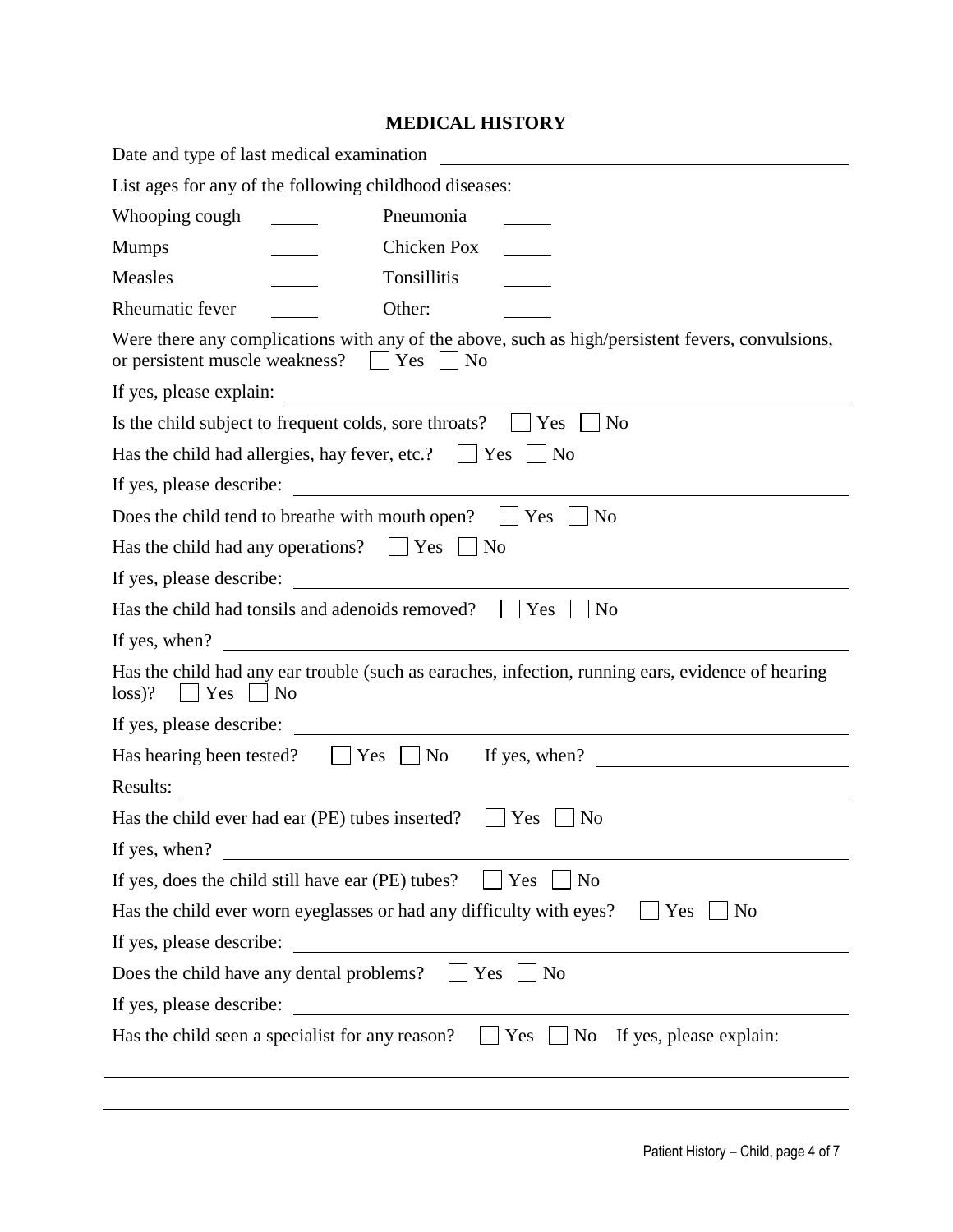## **EDUCATION HISTORY**

| Address                  | <u> 1980 - Andrea Andrew Maria (h. 1980).</u>                                                                                                                                                                                 |        |           |
|--------------------------|-------------------------------------------------------------------------------------------------------------------------------------------------------------------------------------------------------------------------------|--------|-----------|
| City                     |                                                                                                                                                                                                                               |        | State Zip |
|                          | Grade Teacher Teacher Constant of Teacher Constant of Teacher Constant of Teacher Constant of Teacher Constant of Teacher Constant of Teacher Constant of Teacher Constant of Teacher Constant of Teacher Constant of Teacher |        |           |
|                          | Did the child attend nursery school? $\Box$ Yes $\Box$ No                                                                                                                                                                     |        |           |
| If yes, when? From age   |                                                                                                                                                                                                                               | to age |           |
|                          | At what age did the child attend kindergarten? __________________________________                                                                                                                                             |        |           |
|                          | Does the child like school? $ $   Yes     No                                                                                                                                                                                  |        |           |
|                          | Does the child like the teacher? $ $   Yes     No                                                                                                                                                                             |        |           |
|                          | Describe performance in school (please note strong and weak areas)                                                                                                                                                            |        |           |
|                          |                                                                                                                                                                                                                               |        |           |
|                          |                                                                                                                                                                                                                               |        |           |
|                          |                                                                                                                                                                                                                               |        |           |
|                          | Does the child attend any special classes (such as speech therapy, language development,<br>reading, resource room, special education classroom)?     Yes     No                                                              |        |           |
| If yes, please describe: |                                                                                                                                                                                                                               |        |           |
|                          |                                                                                                                                                                                                                               |        |           |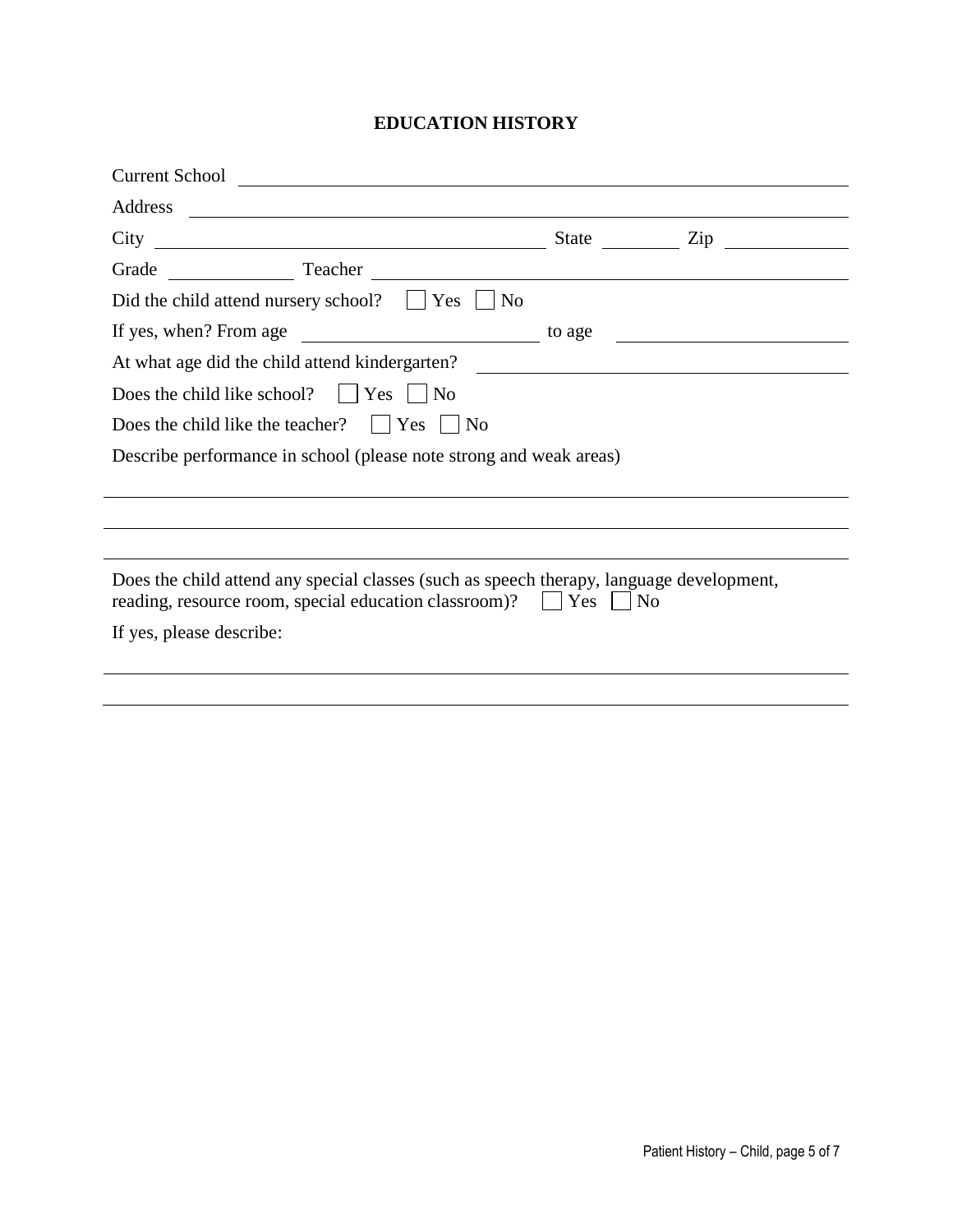## **DAILY BEHAVIOR**

| Where does the child usually play?                                                        |
|-------------------------------------------------------------------------------------------|
| Are there children close to the child's age in the neighborhood?<br>Yes<br>N <sub>o</sub> |
| $ $   Yes     No<br>Does the child prefer to play alone?                                  |
| Does the child prefer to play with older or younger children?                             |
| Does the child have a close friend?<br>$\vert$ Yes<br>N <sub>o</sub>                      |
| What are your most frequent discipline problems with this child?                          |
|                                                                                           |
|                                                                                           |
| Who does the disciplining?                                                                |
| How do you discipline?                                                                    |
|                                                                                           |
|                                                                                           |
| What does the child do well?                                                              |
|                                                                                           |
|                                                                                           |
| What does the child have trouble doing?                                                   |
|                                                                                           |
|                                                                                           |
| Does the child have difficulty concentrating?                                             |